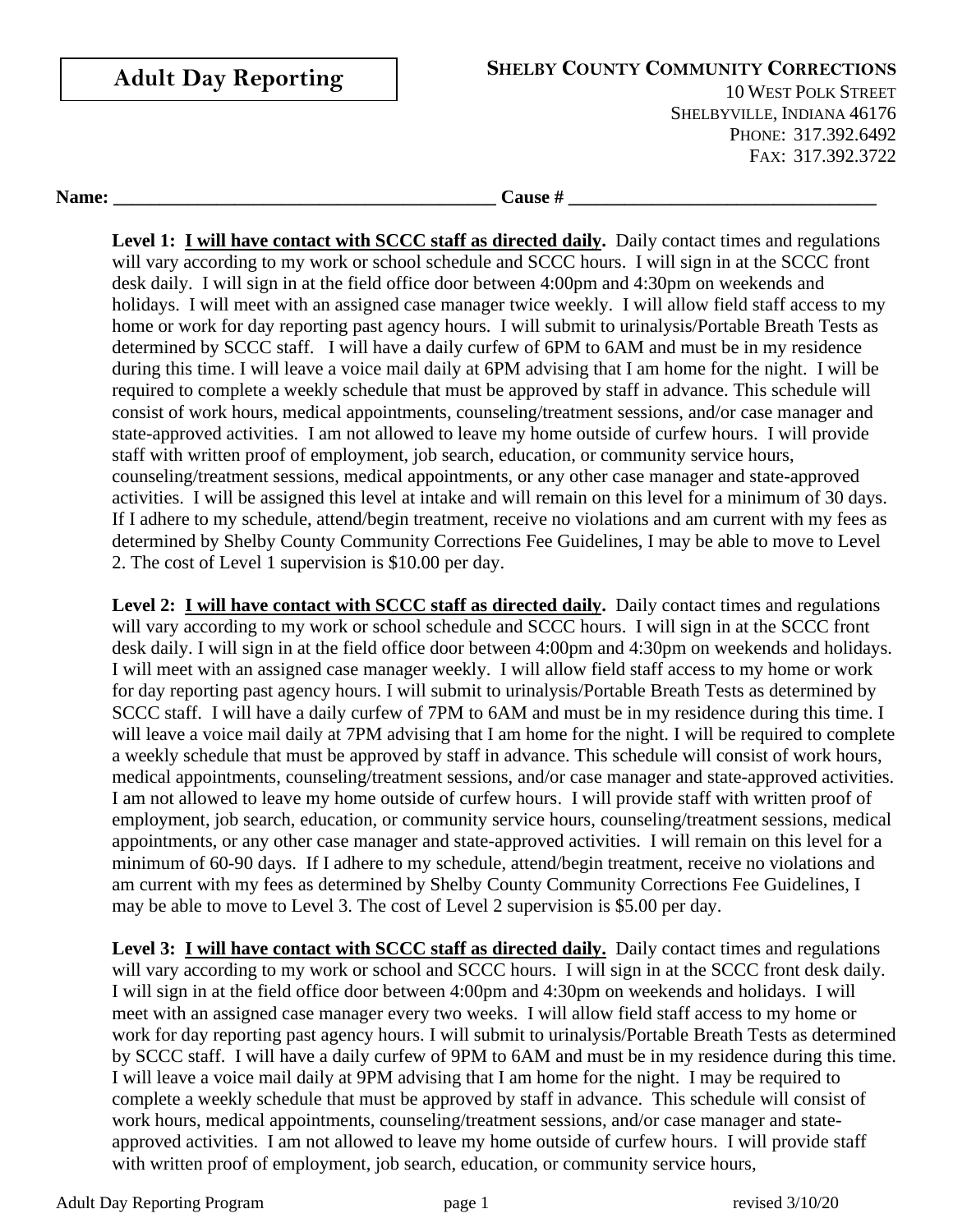counseling/treatment sessions, medical appointments, or any other case manager and state-approved activities. I will remain on this level throughout the length of my supervision. The cost of Level 3 supervision will be \$3.00 per day.

## **General Conditions**

- 1. **I will report to Community Corrections as determined by SCCC staff and my level of ADR.** I will maintain a valid and approved residence and phone. I will not change my residence or phone number without prior permission. My phone is to remain on the hook/charged/have minutes at all times and I will answer my phone. If I miss a call from Community Corrections, I will return the call immediately. I will not have privacy manager or a block on my phone that would prevent Community Corrections from contacting me.
- 2. **I will turn in a weekly schedule to Community Corrections every Sunday by 8pm.** Once approved, I will abide by the schedule, which specifically sets forth the times I will be away from my residence and the specific places I will be during my time away. Failure to turn in my schedule on time or to have it filled out correctly will result in my activities being restricted. I am not allowed to leave Shelby County unless prior approval is granted by staff (except for work). It is my responsibility to know what I put on my schedule for the week. It is my responsibility to make blank copies of schedules for future use.
- 3. **I will supply written verification of all activities that require me to be away from my residence.** This includes copies of timecards, time sheets, check stubs, counseling appointments, doctor's appointments and any treatment. This verification must be turned in weekly, by stapling it to my weekly schedule.
- 4. **I will maintain good behavior while on Adult Day Reporting.** I will be respectful and cooperative when having contact with Community Corrections staff. I will advise any family or friends to be respectful toward staff in the performance of their duties.
- 5. **I will maintain/obtain legal and verifiable employment or education on a full-time basis.** If not employed, I shall be required to perform weekly Community Service hours (amount may vary from 20- 30 hours per week). I hereby release Shelby County Community Corrections, its staff and participating worksites from liabilities or action whatsoever and will not file any type of liability lawsuit against Shelby County Community Corrections or any worksite I am assigned to by Shelby County Community Corrections. I understand that I am not an employee of the State of Indiana, Shelby County, or City of Shelbyville and cannot qualify for Workman's Compensation. I will be allowed to job search two days per week from the hours of 8am-12pm or 1pm-5pm Monday through Friday only. No job searches on Saturday, Sunday or holidays unless an interview is scheduled. I will keep track of my job searches on the Community Corrections Job Search Verification sheet and turn in weekly with my schedule.
- 6. **I will pay all program fees associated with my level of Adult Day Reporting.** I will remain in 100% weekly compliance throughout the duration of my sentence. I will pay an initial administration fee, baseline drug screen fee, and the first two weeks of daily fees totaling \$210.00 at Intake. Additional drug screens will be performed throughout the duration of the program. I am responsible for paying for these screens at the time of collection. Any additional panels ran during a routine drug screen will be added to the cost of said drug screen and are also the responsibility of the participant to pay for at the time of collection. Drug screens may range in cost from \$20 to \$67, sometimes higher, depending upon the circumstances.

**\*Drug screen collection times are as follows: Monday, Tuesday – 8:00AM – 11:00AM and 1:00PM – 6:00PM**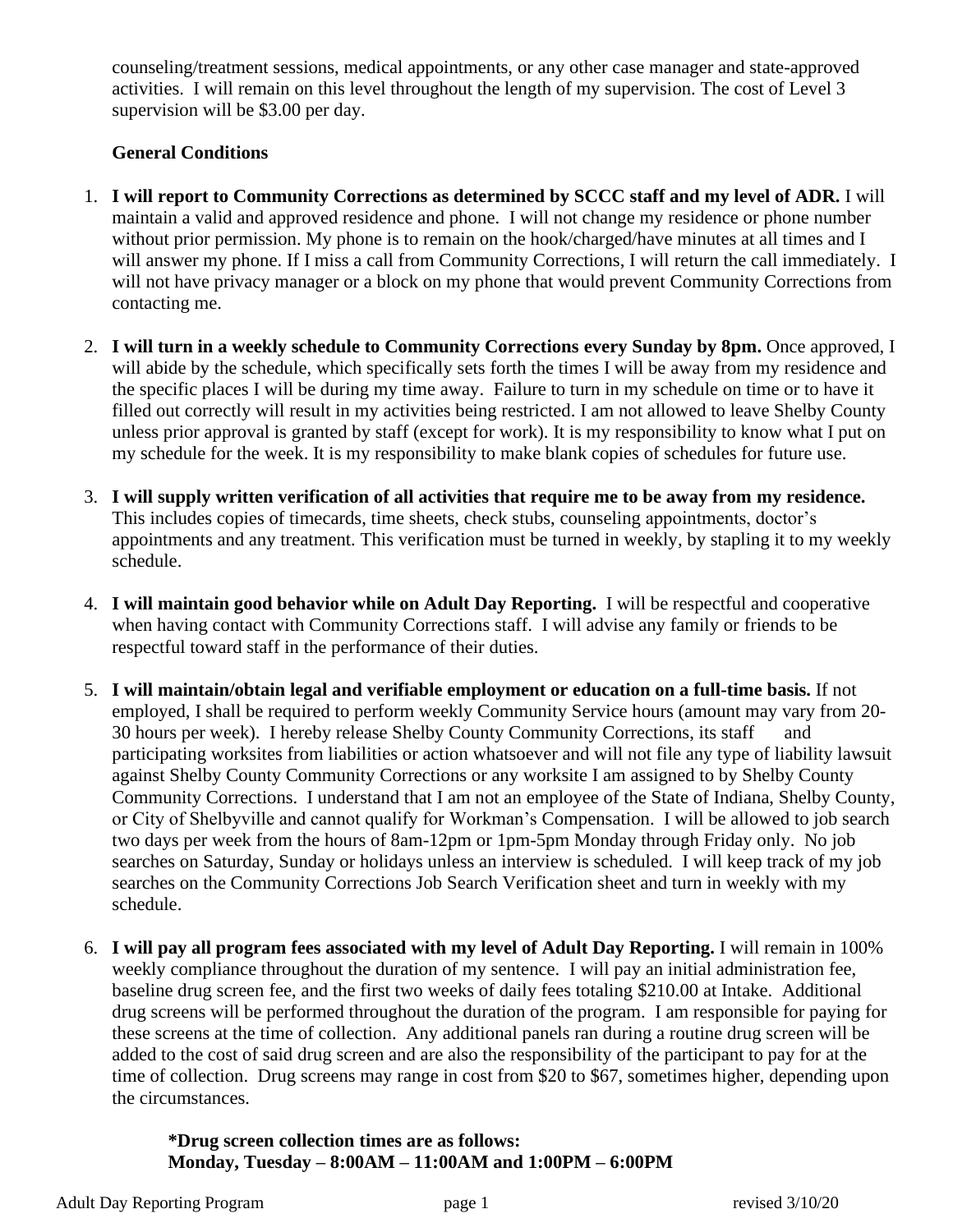**Wednesday, Thursday, Friday – 8:00AM – 11:00AM – 1:00PM – 3:00PM Saturday, Sunday – 1:00PM – 3:00PM**

**\*\*Non-compliance of program supervision fees and/or non-payment of drug screens at the time of collection, wherein the ability to pay was present, will result in sanctions given in detail at the case manager's/compliance officer's discretion.**

7. **I will not possess or use alcohol, any controlled substance and/or any mind-altering substance; i.e. spice, any form of K2, or bath salts.** Only medications prescribed by my physician will be allowed. I will not use cough or allergy medications, mouthwash or any other products that contain alcohol. Consumption of any prescribed medication cannot exceed the dosage amount as prescribed by my physician. I will bring in all prescriptions and inform my case manager if there are any changes to my medications. I will be required to submit samples of bodily substance for the purpose of detecting alcohol/drugs and submit to breath analysis, at my own expense. I will advise staff of any known health risks. I will pay \$20 for each drug screen.

> Dilute drug screens are considered positive by the lab and, thus, will be submitted to the court as positive results.

- 8. **I will not possess any firearms, ammunition, explosives, fireworks, dangerous weapons** (including pocket knives, pepper spray/mace, swords, tasers, BB guns, etc.), or drug paraphernalia on my person, property, or at my residence.
- 9. **I shall submit to warrantless and/or suspicion less searches** of my person, my residence, my motor vehicle, or my property by probation, law enforcement, or community corrections personnel at such times and places in the sole discretion of such personnel. In consideration of the opportunity to participate in a Community Corrections program rather than serve my sentence through the Department of Correction or other more restrictive environment, I hereby consent, acknowledge and agree that I hereby waive my rights concerning searches and seizures under the Fourth and Fourteenth Amendments of the United States Constitution and under Article 1 and 11 of the Indiana Constitution.
- 10. **I will obey all laws of the City, County, State, and Federal government while on ADR.**
- 11. **I will attend any and all programming**, internal or external, as deemed necessary by Community Corrections.
- 12. **I will abide by my daily curfew** as outlined by my level of supervision and remain in my home during this time.
- 13. **I will be placed on Adult Day Reporting as determined by Community Corrections based on the risk assessment completed at intake.** I will have specific rules to follow according to my level of supervision.
- 14. **I will not commit, be arrested for, or charged with a criminal offense.** I must notify program staff within 24 hours of any contact with law enforcement. I will advise any law enforcement officers that I come into contact with that I am on ADR.
- 15. **I will not have more than two (2) non-relatives at my residence at one time.** If I have a family function at my home, I will place this information on my schedule.